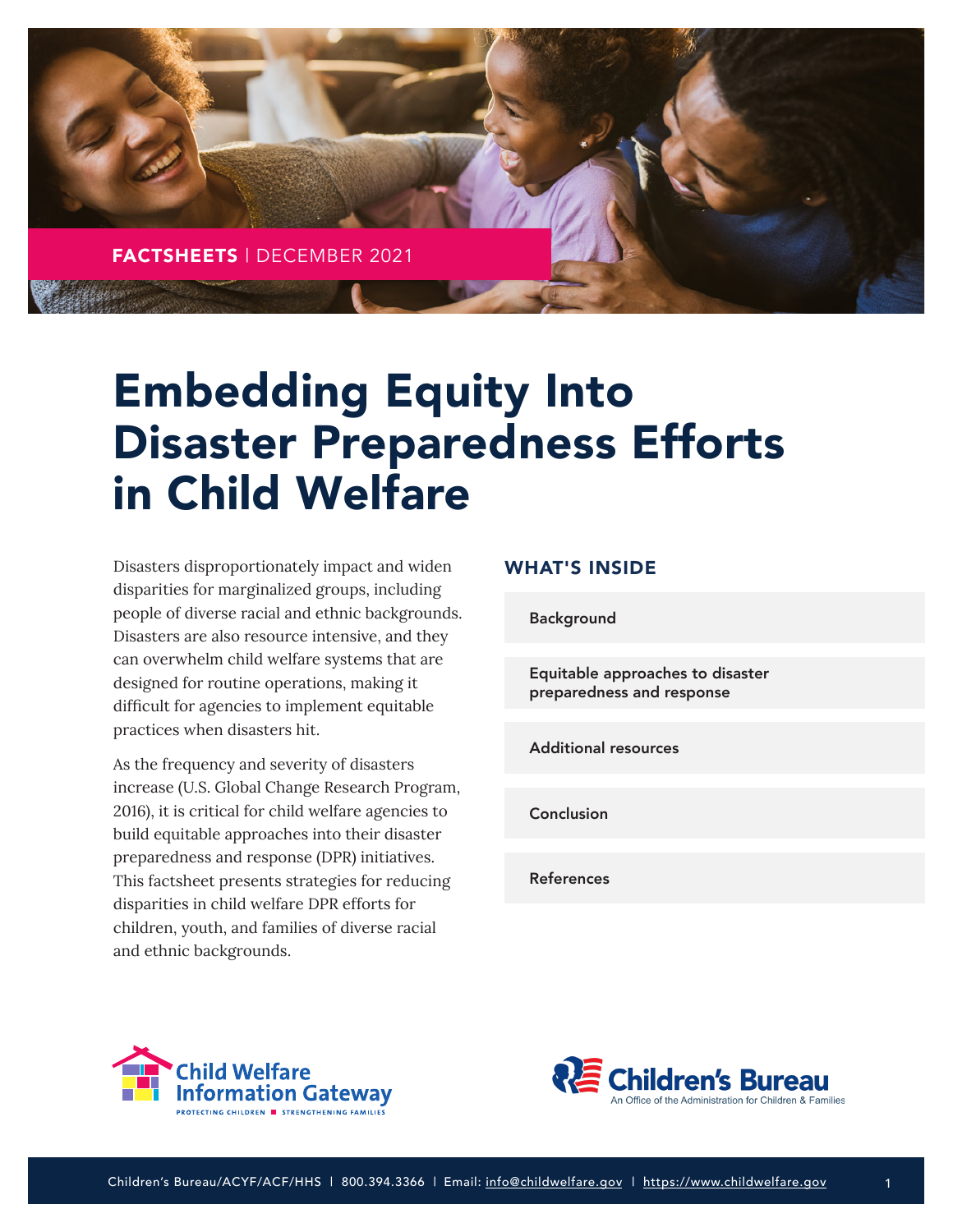## <span id="page-1-0"></span>BACKGROUND

Disasters tend to hit our most vulnerable families the hardest—both in the short term and during the long-term recovery phase. Children, youth, and families from diverse racial and ethnic backgrounds are at heightened risk for experiencing the negative effects of disasters, whether natural, medical, or caused by humans. These families are more likely to live in highrisk areas that are exposed to repeated disasters (e.g., at low elevations in flood-prone areas, in neighborhoods with industrial plants) (Center for Progressive Reform, 2018), and they are less likely to have access to the resources and supports needed to recover from the physical, emotional, and financial ramifications of these adverse experiences (Winston, 2021).

While families from diverse racial and ethnic backgrounds have been experiencing severe setbacks from disasters for generations, the recent COVID-19 pandemic has put a spotlight on their disparate outcomes. For example, compared with White people, African-American, Hispanic and Latinx,<sup>1</sup> Asian, and American Indian and Alaska Native people have all encountered higher rates of pandemic-related infections and deaths in their communities (Hatcher et al., 2020; Rubin-Miller et al., 2020; Tai et al., 2021). They have also suffered greater economic setbacks. African-American and Hispanic people have experienced higher rates of poverty and food insecurity compared with their White counterparts, and they have had greater difficulties meeting housing expenses and paying rent during the pandemic (Winston, 2021). Compounding the problem are the relative difficulties that these families have in accessing government aid provided through various relief efforts.

Data have shown that children, youth, and families from diverse racial and ethnic backgrounds are also overrepresented in the child welfare system (e.g., Child Welfare Information Gateway, 2021). Agencies are beginning to explore and implement equitable and antiracist strategies to reduce disparate outcomes for these populations including those that occur in the wake of disasters. (For information on equitable practice strategies that can be used across the child welfare service continuum, see Child Welfare Information Gateway's *[Child Welfare Practice to](https://www.childwelfare.gov/pubs/issue-briefs/racial-disproportionality/)  [Address Racial Disproportionality and Disparity](https://www.childwelfare.gov/pubs/issue-briefs/racial-disproportionality/)*).

# EQUITABLE APPROACHES TO DISASTER PREPAREDNESS AND RESPONSE

To address the disparate outcomes families from diverse racial and ethnic backgrounds face following disasters, child welfare agencies can embed the following equitable practices into their DPR initiatives.

**Racial equity impact assessments.** A racial equity impact assessment (REIA) is an evaluation of how various racial and ethnic groups might be affected by proposed actions or decisions (Keleher, 2014). REIAs can help child welfare agencies identify strategies for addressing potential inequities and may be useful for various aspects of disaster preparedness, such as efforts around drafting new disaster plans or updating existing ones. To access a sample REIA tool, see the *[Racial Equity Impact](https://www.raceforward.org/practice/tools/racial-equity-impact-assessment-toolkit)  [Assessment Toolkit](https://www.raceforward.org/practice/tools/racial-equity-impact-assessment-toolkit)* by Race Forward: The Center for Racial Justice Innovation.

**Dedicated equity staff.** A recent scan of jurisdictions working to integrate equitable practices into local emergency operations found that areas with dedicated equity staff were best

<sup>&</sup>lt;sup>1</sup> When describing the work of other researchers and organizations, this bulletin uses the terms for racial and ethnic populations used in the original sources.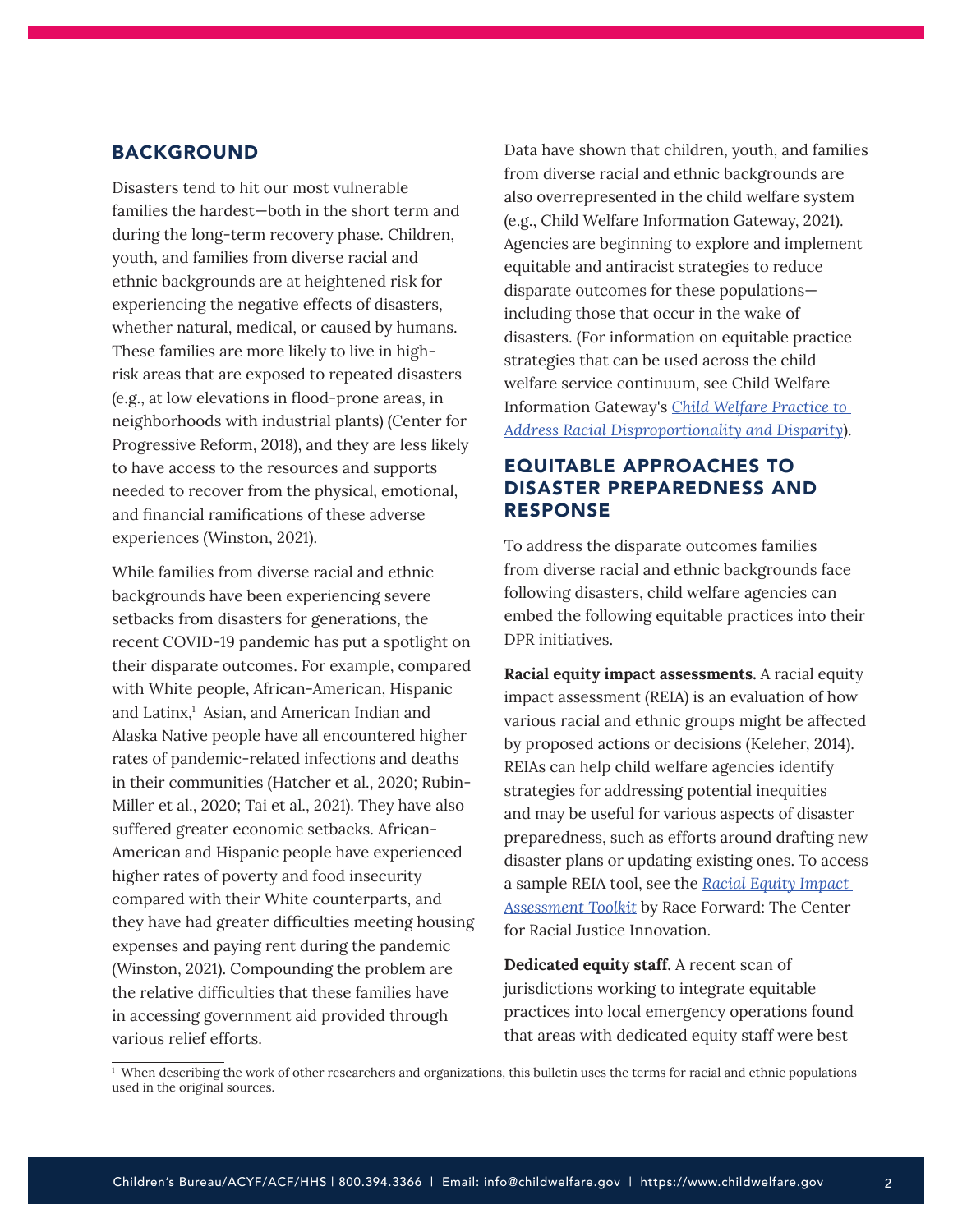positioned to respond to the disproportionate impacts of the COVID-19 pandemic (Bay Area Regional Health Inequities Initiative & Public Health Alliance of Southern California, 2020). Child welfare agencies can embed equity personnel and/or equity teams into their disaster response structures so that they are part of the decision-making process for all aspects of DPR efforts. It is also important for equity staff to be represented at the agency's leadership level so that critical equity issues can receive a timely response.

**Lived experience.** One way both child welfare leadership and frontline professionals can identify equity gaps in DPR is by directly engaging members of impacted groups and tapping into their lived experience (Office of Governor Kate Brown, 2020; Office of Minority Health, 2011). For example, caseworkers can have ongoing conversations with the youth and families on their caseloads about existing equity concerns. At the agency level, engagement might involve more formal efforts, such as regularly tapping into the knowledge of trusted community leaders who can elevate critical equity concerns or forming and consulting with equity teams that include youth and families from underserved communities who have experienced disasters firsthand. Agency staff can work to identify trends that surface during these collaborations and then include individuals with lived experience in relevant data-informed decision-making and continuous quality improvement efforts.

#### **Culturally responsive disaster preparedness**

**training.** Many agencies require staff to participate in foundational cultural responsiveness training—an important first step in racial equity education. However, there are also opportunities to integrate racial equity content into DPR training. For example, DPR training can present explanations of how emergency scenarios disproportionately impact people of diverse racial and ethnic backgrounds, including specific examples from the community served by the agency (e.g., environmental hazards, housing and food security, mobility). Training can then provide information and invite discussions on how DPR efforts can account for these increased vulnerabilities. (For a comprehensive list of potential disaster-related vulnerabilities for people of diverse racial and ethnic backgrounds, see *[In the Eye of the Storm: A People](https://naacp.org/resources/eye-storm-peoples-guide-transforming-crisis-advancing-equity-disaster-continuum)*'*s Guide to [Transforming Crisis & Advancing Equity in the](https://naacp.org/resources/eye-storm-peoples-guide-transforming-crisis-advancing-equity-disaster-continuum)  [Disaster Continuum](https://naacp.org/resources/eye-storm-peoples-guide-transforming-crisis-advancing-equity-disaster-continuum)* by the National Association for the Advancement of Colored People [NAACP]).

**Culturally specific and/or responsive services.**  Following a disaster, culturally specific and/or responsive disaster response services should be available to the families served by the agency. *Culturally specific* services are developed for members of particular racial and ethnic groups, while *culturally responsive* services are designed to respond respectfully and effectively to people of various cultures. Agencies should maintain lists of culturally specific and/or responsive providers in their areas that offer postdisaster services to families. These might include the following (Capacity Building Center for States, 2021):

- **Immediate trauma services**
- Assistance for medically fragile children and their caregivers
- **Benefit programs to respond to new needs** (e.g., housing repairs or reconstruction)
- Child care for families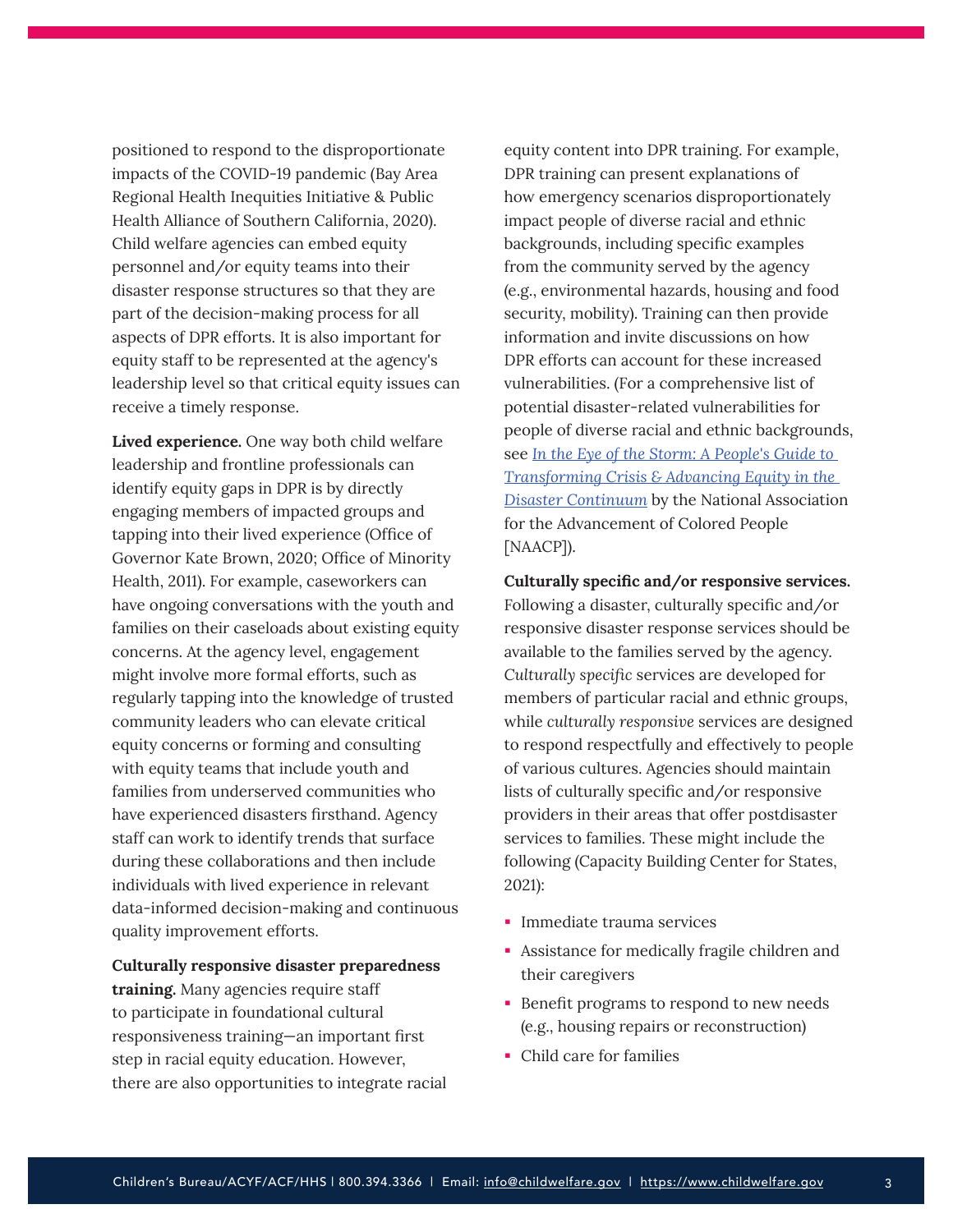<span id="page-3-0"></span>**Language considerations.** DPR messaging and services should reflect and accommodate a community's language needs (Office of Minority Health, 2011). It is especially critical to consider these needs when it comes to any agency-issued disaster correspondence and alerts. Emergency communications should be translated in a timely and clear manner that is consistent with communications distributed to other groups in the community. Agencies can also consider which communication channels will ensure their outreach efforts have maximum impact (e.g., culturally specific media outlets). During the disaster recovery phase, child welfare professionals should be prepared to assist multilingual families with applications for government aid, as these programs can be complex and inaccessible, particularly for people whose primary language is not English.

**Equitable distribution of resources.** When distributing resources and aid following a disaster, child welfare agencies should account for and address the disproportionate risks and disparate outcomes experienced by children, youth, and families of diverse racial and ethnic backgrounds. There are monitoring tools that can assist agency personnel in observing and documenting the differential needs of specific communities as well as potential gaps in service provision. This is typically done through a combination of first-hand observations and interviews with impacted community members. To access a sample tool, see the Response Monitoring Tool in NAACP's *[In the Eye of the](https://naacp.org/resources/eye-storm-peoples-guide-transforming-crisis-advancing-equity-disaster-continuum)  [Storm: A People's Guide to Transforming Crisis &](https://naacp.org/resources/eye-storm-peoples-guide-transforming-crisis-advancing-equity-disaster-continuum)  [Advancing Equity in the Disaster Continuum](https://naacp.org/resources/eye-storm-peoples-guide-transforming-crisis-advancing-equity-disaster-continuum)*.

## ADDITIONAL RESOURCES

Below is a short list of websites, publications, and other tools to help your agency implement equitable approaches to DPR:

- *[In the Eye of the Storm: A People](https://naacp.org/resources/eye-storm-peoples-guide-transforming-crisis-advancing-equity-disaster-continuum)*'*s Guide to [Transforming Crisis & Advancing Equity in the](https://naacp.org/resources/eye-storm-peoples-guide-transforming-crisis-advancing-equity-disaster-continuum)  [Disaster Continuum](https://naacp.org/resources/eye-storm-peoples-guide-transforming-crisis-advancing-equity-disaster-continuum)* (NAACP)
- *[Guidance for Integrating Culturally](https://www.aha.org/system/files/content/11/OMHDiversityPreparednesToolkit.pdf)  [Diverse Communities Into Planning for and](https://www.aha.org/system/files/content/11/OMHDiversityPreparednesToolkit.pdf)  [Responding to Emergencies: A Toolkit](https://www.aha.org/system/files/content/11/OMHDiversityPreparednesToolkit.pdf)* (U.S. Department of Health and Human Services, Office of Minority Health)
- *[Embedding Equity Into Emergency Operations:](https://phasocal.org/wp-content/uploads/2020/07/Embedding_Equity_Into_Emergency_Ops_Brief.pdf)  [Strategies for Local Health Departments](https://phasocal.org/wp-content/uploads/2020/07/Embedding_Equity_Into_Emergency_Ops_Brief.pdf)  [During COVID-19 & Beyond](https://phasocal.org/wp-content/uploads/2020/07/Embedding_Equity_Into_Emergency_Ops_Brief.pdf)* (Bay Area Regional Health Inequities Initiative & Public Health Alliance of Southern California)
- *[Child Welfare Practice to Address Racial](https://www.childwelfare.gov/pubs/issue-briefs/racial-disproportionality/)  [Disproportionality and Disparity](https://www.childwelfare.gov/pubs/issue-briefs/racial-disproportionality/)* (Child Welfare Information Gateway)
- *[Working With Children, Youth, and Families](https://www.childwelfare.gov/pubs/bulletins/disaster-preparedness/)  [on Disaster Preparedness](https://www.childwelfare.gov/pubs/bulletins/disaster-preparedness/)* (Child Welfare Information Gateway)
- *[What Is Child Welfare? A Guide for Disaster](https://www.childwelfare.gov/pubs/cw-disaster-preparedness/)  [Preparedness and Response Professionals](https://www.childwelfare.gov/pubs/cw-disaster-preparedness/)* (Child Welfare Information Gateway)
- *[Coping With Disasters and Strengthening](https://capacity.childwelfare.gov/states/resources/coping-systems)  [Systems: Leading Your Agency Through a](https://capacity.childwelfare.gov/states/resources/coping-systems)  [Disaster](https://capacity.childwelfare.gov/states/resources/coping-systems)* (Capacity Building Center for States)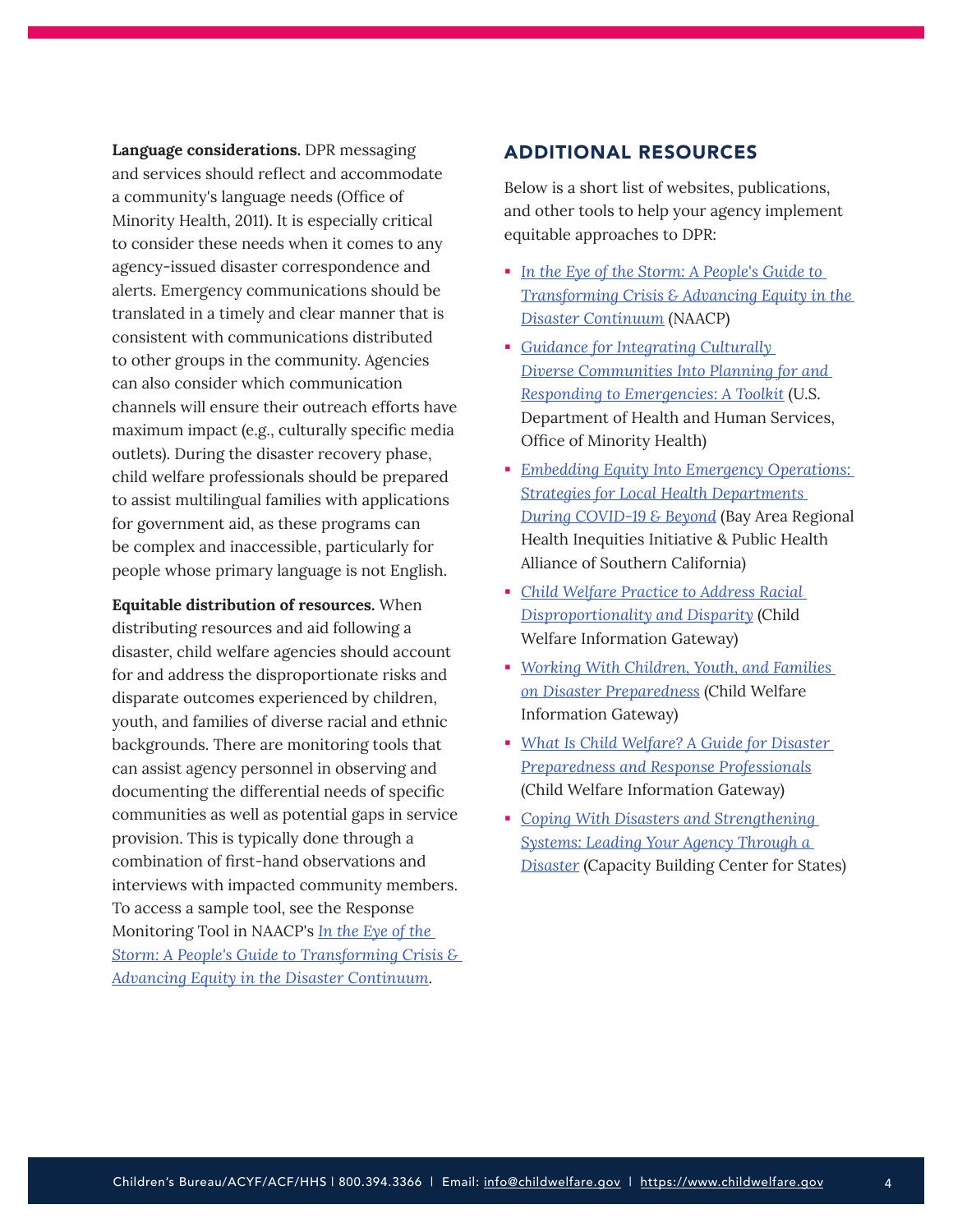## <span id="page-4-0"></span>**CONCLUSION**

Natural, medical, and human-caused disasters can deepen existing inequities for children, youth, and families of diverse racial and ethnic backgrounds. Their effects can contribute to intergenerational poverty and may have lasting impacts on the prosperity of their communities. However, when done in an equitable manner, recovery efforts undertaken by child welfare agencies and community partners can also provide opportunities to improve disparate conditions and increase the resiliency of these families and communities. It is critical to embed equitable practices into a child welfare agency's disaster preparedness continuum—from the planning to the recovery and response phases.

## REFERENCES

Bay Area Regional Health Inequities Initiative, & Public Health Alliance of Southern California. (2020). *Embedding equity into emergency operations: Strategies for local health departments during COVID-19 & beyond.* [https://](https://phasocal.org/wp-content/uploads/2020/07/Embedding_Equity_Into_Emergency_Ops_Brief.pdf) [phasocal.org/wp-content/uploads/2020/07/](https://phasocal.org/wp-content/uploads/2020/07/Embedding_Equity_Into_Emergency_Ops_Brief.pdf) [Embedding\\_Equity\\_Into\\_Emergency\\_Ops\\_](https://phasocal.org/wp-content/uploads/2020/07/Embedding_Equity_Into_Emergency_Ops_Brief.pdf) [Brief.pdf](https://phasocal.org/wp-content/uploads/2020/07/Embedding_Equity_Into_Emergency_Ops_Brief.pdf)

Capacity Building Center for States. (2021). *Coping with disasters and strengthening systems guide.* U.S. Department of Health and Human Services, Administration for Children and Families, Children's Bureau. [https://capacity.](https://capacity.childwelfare.gov/states/resources/coping-guide/) [childwelfare.gov/states/resources/coping](https://capacity.childwelfare.gov/states/resources/coping-guide/)[guide/](https://capacity.childwelfare.gov/states/resources/coping-guide/)

Center for Progressive Reform. (2018). *From surviving to thriving: Equity in disaster planning and recovery.* [https://cpr-assets.s3.amazonaws.](https://cpr-assets.s3.amazonaws.com/documents/survivingthriving_0918.pdf) [com/documents/survivingthriving\\_0918.pdf](https://cpr-assets.s3.amazonaws.com/documents/survivingthriving_0918.pdf)

Child Welfare Information Gateway. (2021). *Child welfare practice to address racial disproportionality and disparity.* U.S. Department of Health and Human Services, Administration for Children and Families, Children's Bureau. [https://www.](https://www.childwelfare.gov/pubs/issue-briefs/racial-disproportionality/) [childwelfare.gov/pubs/issue-briefs/racial](https://www.childwelfare.gov/pubs/issue-briefs/racial-disproportionality/)[disproportionality/](https://www.childwelfare.gov/pubs/issue-briefs/racial-disproportionality/)

Hatcher, S. M., Agnew-Brune, C., Anderson, M., Zambrano, L. D., Rose, C. E., Jim, M. A., Baugher, A., Liu, G. S., Patel, S. V., Evans, M. E., Pindyck, T., Dubray, C. L., Rainey, J. J., Chen, J., Sadowski, C., Winglee, K., Penman-Aguilar, A., Dixit, A., Claw, E. . . . McCollum, J. (2020). COVID-19 among American Indian and Alaska Native persons: 23 states, January 31–July 3, 2020. *Morbidity and Mortality Weekly Report, 69*, 1166–1169. [https://www.cdc.gov/mmwr/volumes/69/wr/](https://www.cdc.gov/mmwr/volumes/69/wr/mm6934e1.htm?s_cid=mm6934e1_w) [mm6934e1.htm?s\\_cid=mm6934e1\\_w](https://www.cdc.gov/mmwr/volumes/69/wr/mm6934e1.htm?s_cid=mm6934e1_w)

Keleher, T. (2014). *An introduction to racial equity assessment tools*. Race Forward: The Center for Racial Justice Innovation. [https://](https://racc.org/wp-content/uploads/2015/12/An-Introduction-to-Racial-Equity-Assessment-Tools.pdf) [racc.org/wp-content/uploads/2015/12/An-](https://racc.org/wp-content/uploads/2015/12/An-Introduction-to-Racial-Equity-Assessment-Tools.pdf)[Introduction-to-Racial-Equity-Assessment-](https://racc.org/wp-content/uploads/2015/12/An-Introduction-to-Racial-Equity-Assessment-Tools.pdf)[Tools.pdf](https://racc.org/wp-content/uploads/2015/12/An-Introduction-to-Racial-Equity-Assessment-Tools.pdf)

Office of Governor Kate Brown. (2020). *State of Oregon equity framework in COVID-19 response and recovery*. [https://](https://www.oregon.gov/gov/policy/Documents/EquityFrameworkCovid19_2020.pdf) [www.oregon.gov/gov/policy/Documents/](https://www.oregon.gov/gov/policy/Documents/EquityFrameworkCovid19_2020.pdf) [EquityFrameworkCovid19\\_2020.pdf](https://www.oregon.gov/gov/policy/Documents/EquityFrameworkCovid19_2020.pdf)

Office of Minority Health. (2011). *Guidance for integrating culturally diverse communities into planning for and responding to emergencies: A toolkit.* U.S. Department of Health and Human Services. [https://www.aha.org/system/files/](https://www.aha.org/system/files/content/11/OMHDiversityPreparednesToolkit.pdf) [content/11/OMHDiversityPreparednesToolkit.](https://www.aha.org/system/files/content/11/OMHDiversityPreparednesToolkit.pdf) [pdf](https://www.aha.org/system/files/content/11/OMHDiversityPreparednesToolkit.pdf)